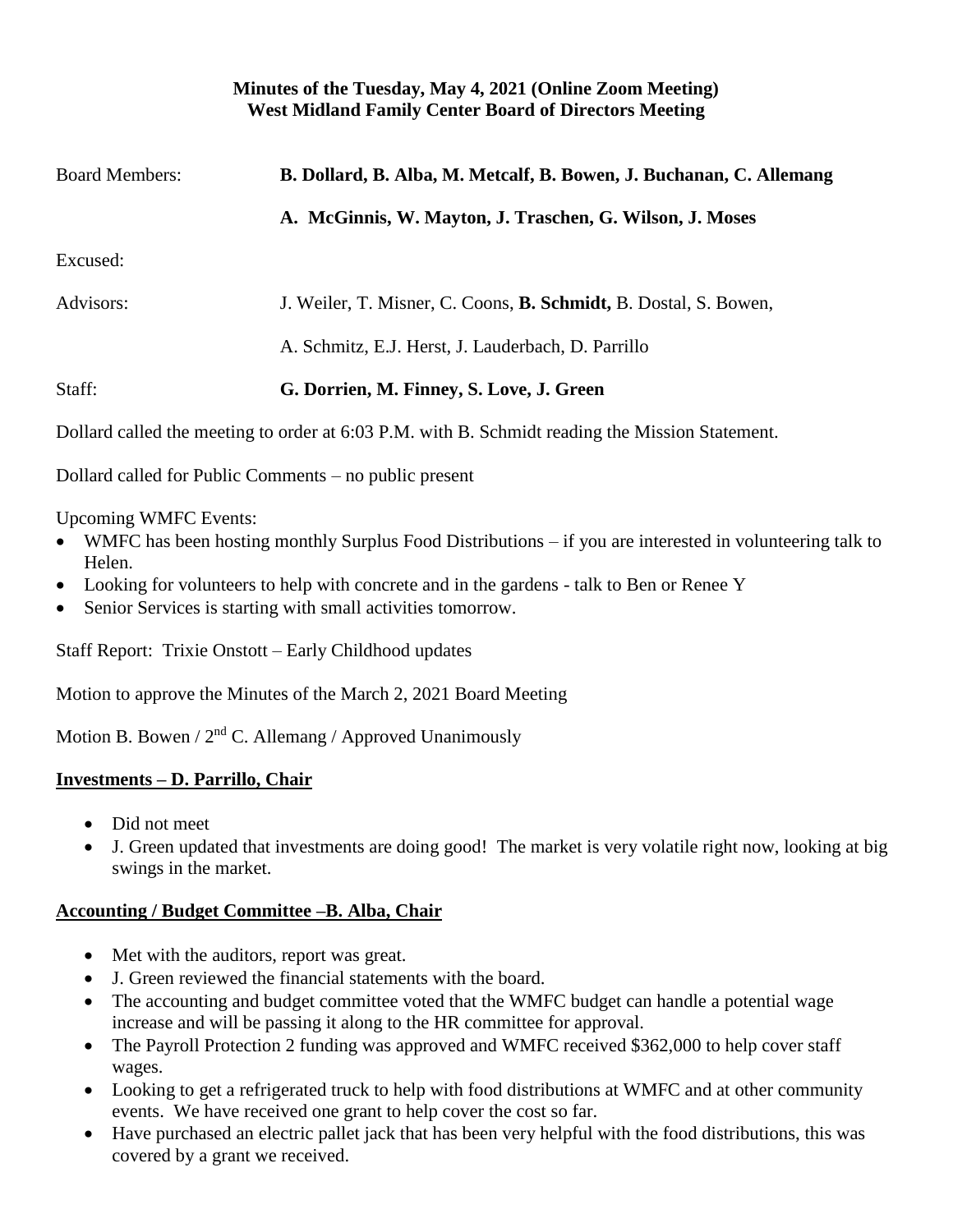• We will be adding the food truck value in the financials, increased the final line by over \$3 million.

## **Dow COP Committee – B. Bowen/G. Dorrien Committee Members**

- Working on getting the in-person meetings back up and running, it has been difficult with the state guidelines and the Covid19 numbers on the rise.
- The COP board decided to give all the students the same \$2000 scholarships this year. WMFC added \$6000 to the COP account at the Midland Area Community Foundation to make the scholarships happen for all the students.

### **Facilities Committee – B. Bowen, G. Dorrien Committee Members**

- The solar panels are almost up and running, the final step is with Consumer's Energy.
	- o Funds for the solar project came through the Strosacker Foundation in Gene Yehle's honor. We would like to do something to honor him when his family is in the area, we will wait until the fall if needed.
- The senior kitchen project is moving forward, we are currently getting prices and will decide what is being done once we have those. What we have received so far has the cost being close to \$250,000.

#### **Human Resources Committee – A. McGinnis, Committee Member**

- Did not meet
- Will call a meeting when I receive the information from the accounting and budget committee for the potential staff raises.

#### **Communications Committee – J. Traschen, Chair**

• Need to call a meeting to discuss moving forward on the thoughts about preschool marketing and the Google search ideas.

## **Auxiliary Committee – G. Dorrien, Ex. Director**

• There are no current plans to open Bingo.

#### **Executive Committee – B. Dollard, Chair**

• Did not meet

## **Fundraising Sub-Committee – J. Buchanan, Chair**

• Did not meet

## **By-Laws – M. Metcalf**

- Did not meet
- M. Metcalf will be reviewing the by-laws and look for anything that needs to be refreshed.
- WMFC does have a Covid19 plan in place, will look to see if there are anything that needs to be updated.